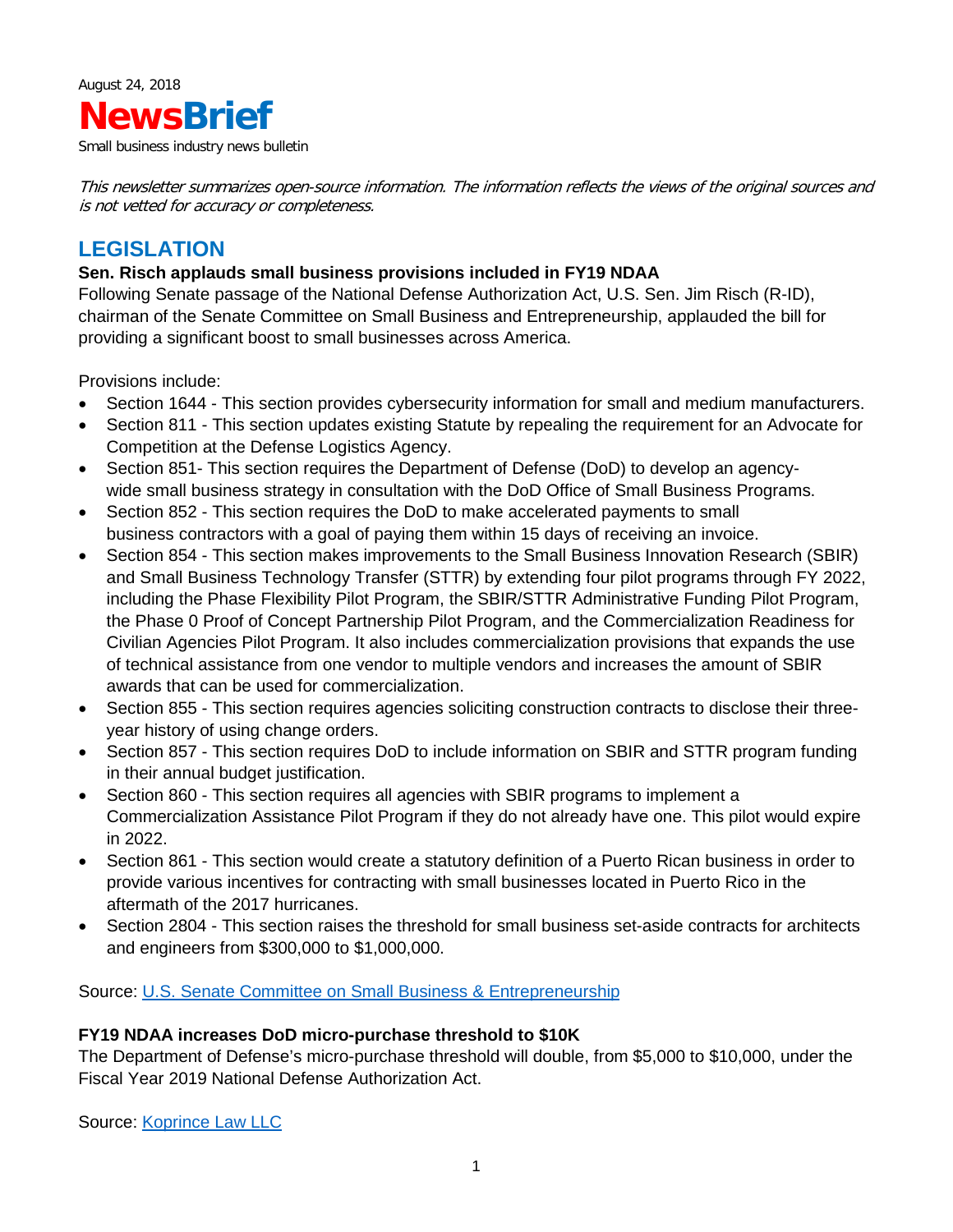## **FY19 NDAA directs Pentagon to study protests**

The Fiscal Year 2019 National Defense Authorization Act directs the Pentagon to study "second bite at the apple" protests, or those that have been filed with both GAO and the U.S. Court of Federal Claims. The Pentagon had wanted Congress to pass legislation preventing contractors from taking a losing GAO decision to federal court, but industry opposed such a policy.

The Fiscal Year 2018 NDAA includes a provision requiring contractors with at least \$250 million in revenue to reimburse DOD for the cost of an unsuccessful protest.

Source: InsideDefense

## **REGULATION**

### **SBA All Small Mentor-Protégé program limits proteges to two mentors**

A small business "can have no more than two [SBA] mentors over the life of the business," according to the SBA's All Small Mentor-Protégé website.

### Source: [Koprince Law LLC](http://smallgovcon.com/uncategorized/all-small-mentor-protege-sba-confirms-two-per-lifetime-limit/#more-10364)

#### **Agencies want to collect contractors' feedback on pre-award and debriefing processes**

The Defense Department, the General Services Administration and NASA want to amend federal acquisition rules to set up a survey form that contractors could use to provide voluntary feedback on how well federal agencies handle their contracts and solicitations. The agencies opened up a comment period July 26 to potentially amend the Federal Acquisition Regulation to set up a standardized survey that allows contractors, whether or not they received a particular contract award, to rate an agency's preaward and debriefing processes. Comments are due Sept. 21.

Source: [FCW](https://fcw.com/articles/2018/08/08/acquistion-feedback-rockwell.aspx)

### **Army drafting intellectual property policy**

The Army "in probably a month or two" will have a formal policy on intellectual property, according to the service's acquisition executive. Bruce Jette, assistant secretary of the Army for acquisition, logistics and technology, told defense industry leaders at a conference in Washington that the "extensive" policy would take a "much more familiar approach to IP" that embraces private-sector standards. He said the policy may cover under what circumstances a non-disclosure agreement would be warranted and lay out what the Army and potential contractors would expect to be off limits during formal contract discussions.

### **OTA spending spikes**

Working with the military has had its drawbacks in the past—and the Pentagon knows it. The Pentagon's acquisition rules are legendarily byzantine. This often has excluded small, innovative companies from bidding on contracts. But the Pentagon has taken steps to minimize these problems in recent years. One way that the military has sought to reach out to the technology community is through the use a different set of acquisition rules, known as Other Transaction Authority (OTA).

OTA also simplifies government acquisition rules. The Pentagon has learned that most technology companies cannot or will not participate in a process that is not inexpensive, easy or fast. OTA sidesteps most of these rules, making it easier for nontraditional government contractors to participate in the process.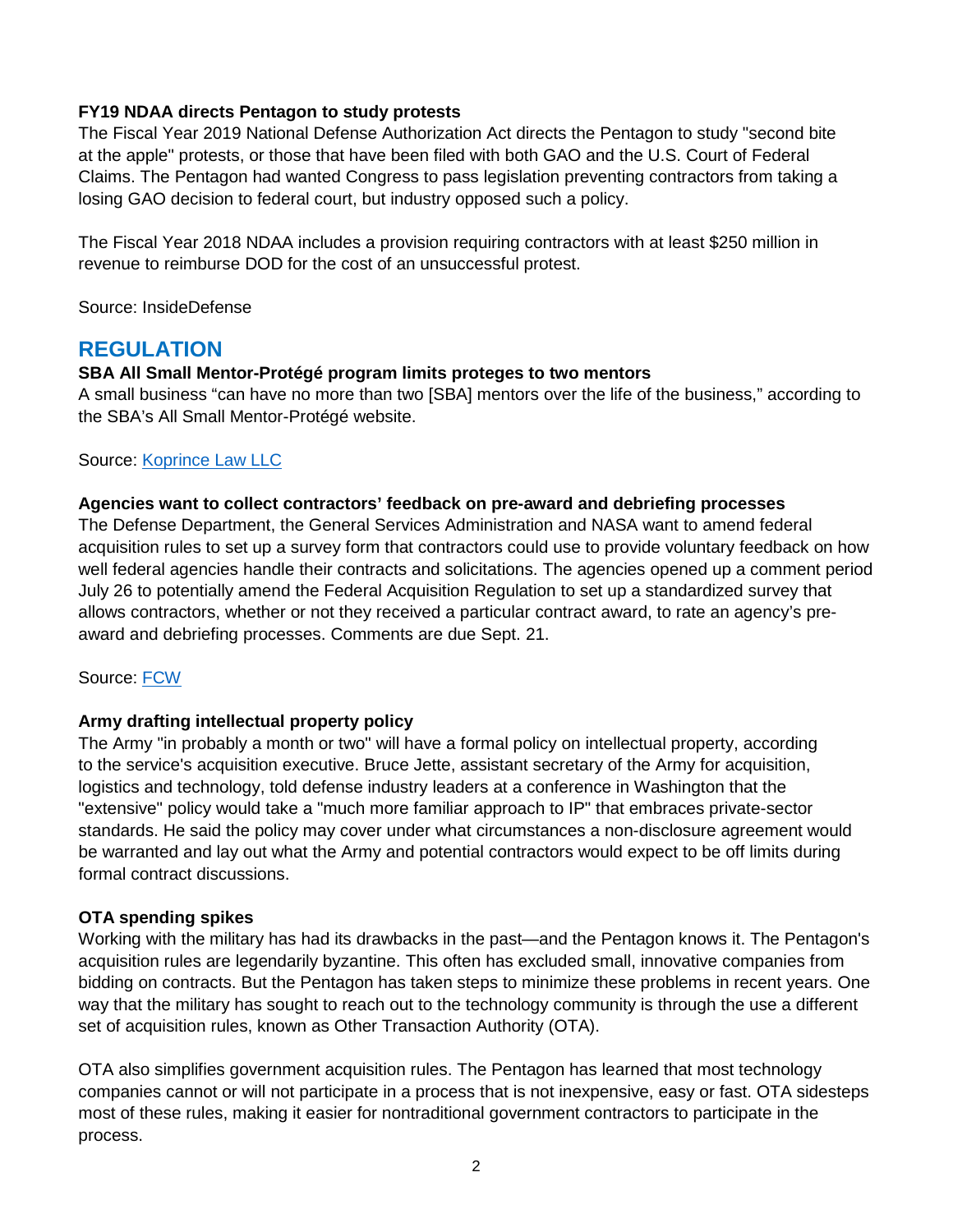As a sign of how serious the government views its innovation problem, the value of contracts let under OTA has increased significantly in recent years. In a recent tally, the Department of Defense reported that the military services spent nearly \$21 billion on 148 OTA agreements between 2015 and 2017. Recently, the Army awarded a small Huntsville-based company, Geeks and Nerds, a \$13.6 million OTA contract for technology to help train helicopter pilots to fly in rain and dust. What is needed is more companies, such as Geeks and Nerds, to seek out opportunities that the federal government has and put out to bid.

Source: [National Security Technology Accelerator](https://www.al.com/opinion/index.ssf/2018/08/uncle_sam_wants_alabamas_tech.html)

## **DoD awards OTA to replace Defense Travel System**

The Defense Department has selected a new vendor to overhaul and replace the aging and widelyreviled IT system military personnel use to book airline flights and make other travel arrangements.

DoD issued a \$9.3 million other transaction agreement (OTA) to SAP Concur to build a prototype that will eventually take the place of the current Defense Travel System (DTS).

OTAs, a longstanding feature of federal procurement, are generally meant to give agencies access to vendors who would not ordinarily be interested in doing business with the government because of its onerous procurement rules. Under current law, DoD can award work for OTA prototypes as long as a "nontraditional" defense contractor is participating in the project to a "significant extent." In its statement, the department asserted that SAP Concur is, in fact, a nontraditional defense contractor. But SAP and its other subsidiaries do not appear to have not been averse to accepting government work in recent years. The broader company was the direct recipient of more than 800 federal contracts over the past decade, according to data in the USASpending.gov database.

Source: [Federal News Radio](https://federalnewsradio.com/defense-main/2018/08/dod-picks-sap-to-replace-defense-travel-system/)

# **CYBERSECURITY**

## **FY19 NDAA grants Pentagon broad powers to protect private infrastructure**

The recently enacted annual defense authorization measure gives the Defense Department broad authority to take a more active role in defending privately owned critical infrastructure, deterring and "defeating" cyber aggression from foreign adversaries—specifically Russia, China, North Korea and Iran -- and securing industrial operations relied on by the military.

DOD and the government "should employ all instruments of national power, including the use of offensive cyber capabilities, to deter if possible, and respond to when necessary, all cyberattacks or other malicious cyber activities of foreign powers that target United States interests," according to the Fiscal Year 2019 National Defense Authorization Act signed by President Trump on Aug. 13.

The legislation also provides DOD authority to reach out to private-sector industries in sharing threat information about Russia, North Korea, China and Iran. The defense secretary "may make arrangements with private-sector entities, on a voluntary basis, to share threat information related to malicious cyber actors, and any associated false online personas or compromised infrastructure, associated with a determination under" the act, related to these four known cyber aggressors, according to the legislation.

Source: InsideDefense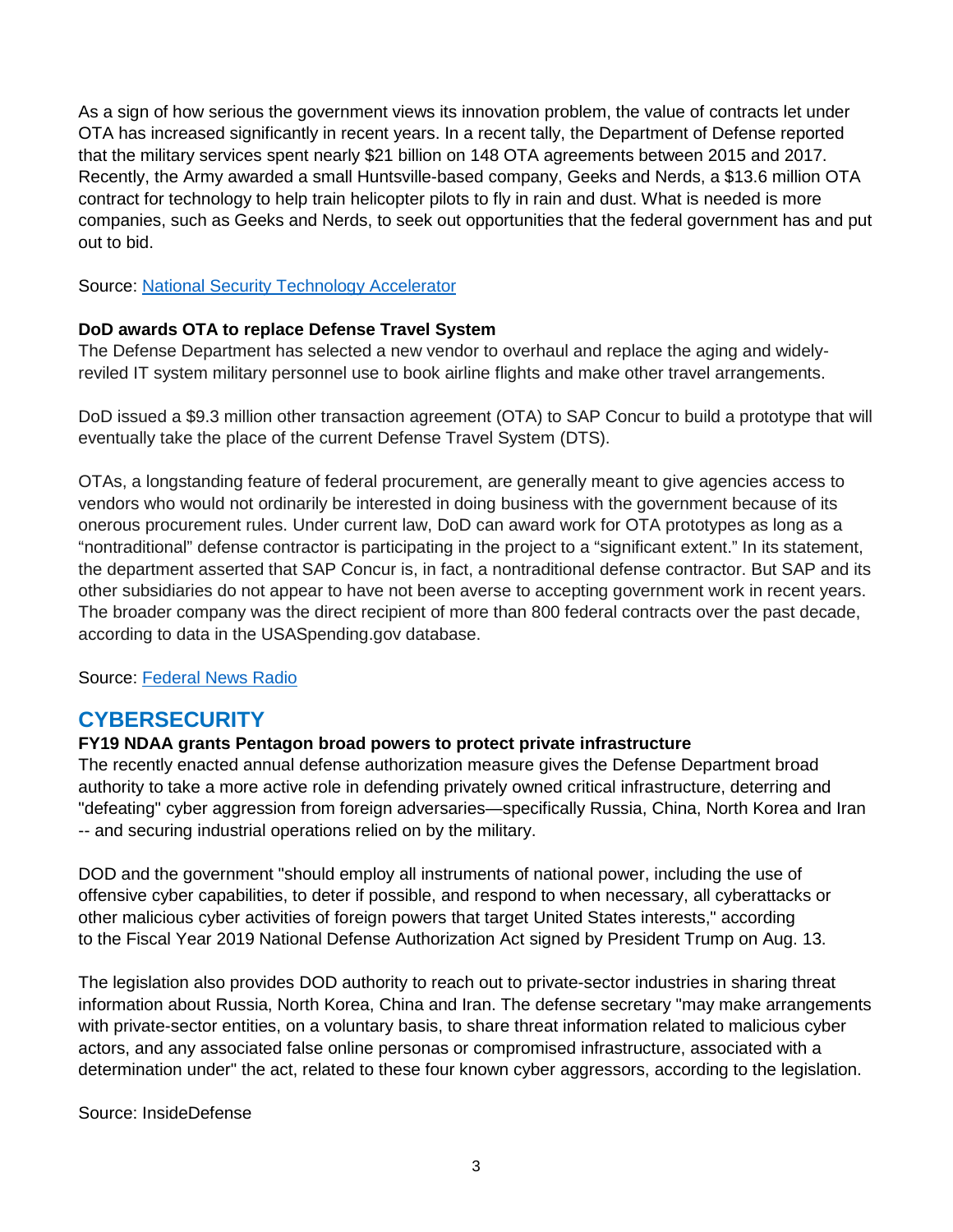## **New report offers Pentagon recommendations on delivering capabilities 'uncompromised'**

The Pentagon is considering a series of recommendations for how it can fix vulnerabilities in its supply chain and convince contractors to take security as seriously as cost, schedule and performance.

Foreign adversaries are exploiting vulnerabilities in the U.S. military's supply chain "for hostile purposes," according to a new report released by Mitre Corp. today called "Deliver Uncompromised." They are using those vulnerabilities, the report states, to steal sensitive data, attack industrial control systems, corrupt the quality of military systems and seek access to military networks. The report calls on the Defense Department to implement new policies in response. One of the foremost recommendations is to "elevate security as a primary metric in DOD acquisition and sustainment." In June, DOD officials said they were pursuing an initiative along those same lines, also called "Deliver Uncompromised."

The Mitre report states DOD can make security the "fourth pillar" in acquisition—along with cost, schedule and performance—by continuously monitoring and measuring the risk contractors present to the government.

Source: InsideDefense

## **OUTREACH**

## **SPAWAR supports annual Navy Gold Coast event**

SPAWAR joined members of government and industry to support small business opportunities at the NDIA 30th Annual Gold Coast Small Business Procurement Event, Aug. 7-8, at the San Diego Convention Center. Emily Harman, director, Department of Navy (DON) Office of Small Business Programs (OSBP) kicked off the event with a discussion about the DON's OSBP's strategic priorities. Harman echoed sentiments referred to in a memo titled "Small Business Utilization for Strategic Advantage" released Aug. 6 by Assistant Secretary of the Navy for Research, Development and Acquisition, James Geurts. Harman stressed the importance of including small businesses as key members of our Department of the Navy team, as they are an incredible source for innovation, adaptability, pivot speed and resilience.

Following Harman, Mark McLain, associate director for SPAWAR OSBP, led a panel focused on the Navy's acquisition lifecycle from requirements to contract. "Working with small businesses increases competition, reduces costs and provides quality products, services and solutions that support our Sailors and Marines," said McLain. "It is to our benefit and the benefit of small business to guide and assist small businesses through the Navy's acquisition lifecycle and make doing business with government as simple and efficient as possible."

### Source: [SPAWAR](http://www.navy.mil/submit/display.asp?story_id=106680)

### **Army Futures Command aims to harness the energy of entrepreneurs**

The Army's under secretary hopes to "harness the energy" of entrepreneurs in the Austin area and across the country, as the Army Futures Command plans to officially open its doors later this month. Ryan D. McCarthy held a roundtable with business leaders last week in the Texas capital to discuss how the Army can work closer with industry to more quickly bring the latest technology to Soldiers.

In the discussion, they spoke of authorities and contracting strategies with entrepreneurs that have good ideas but are historically challenged with doing business with the military. "A lot of it was about how to do business with each other," McCarthy said. "In particular with entrepreneurs and small businesses, they